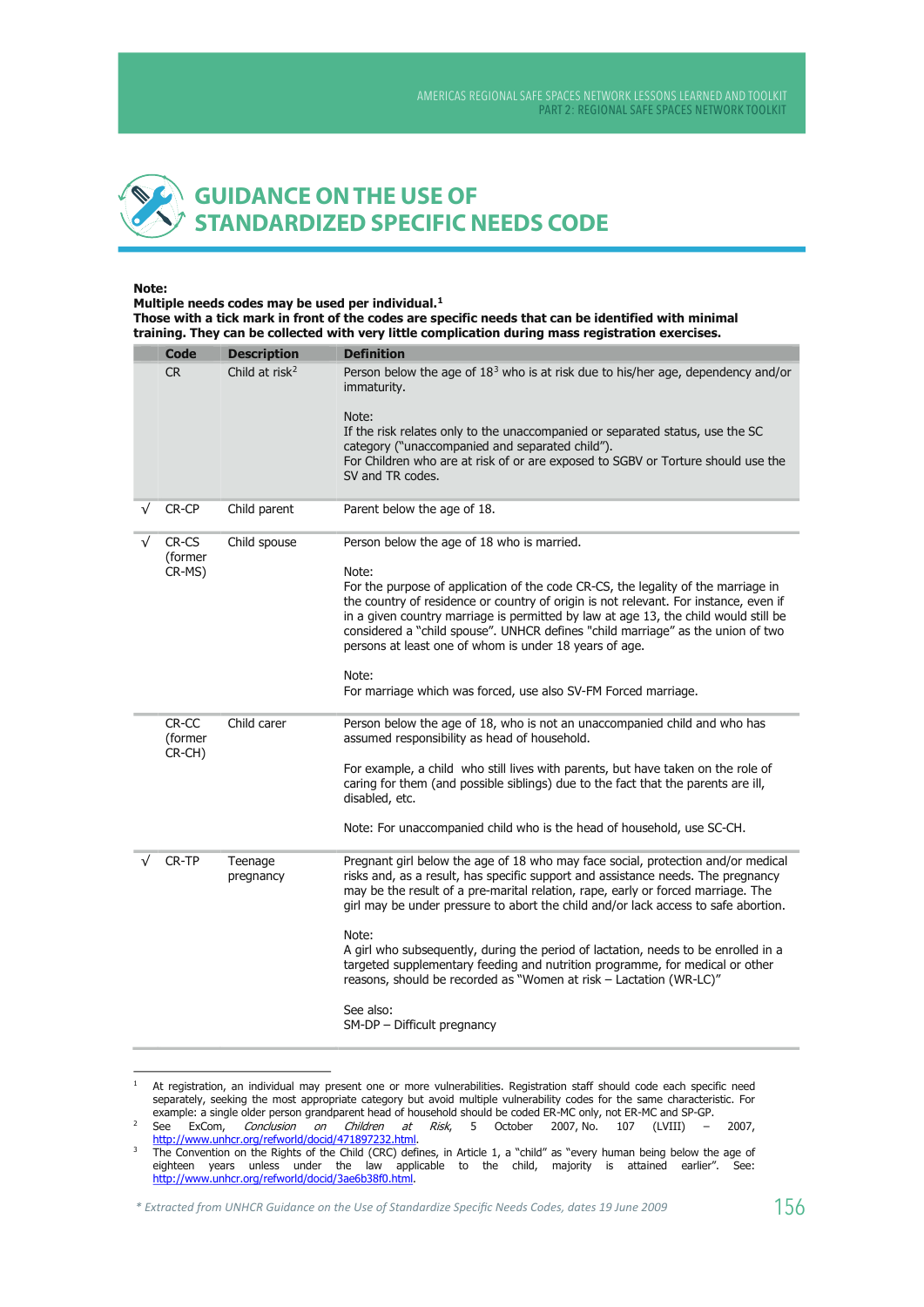| <b>Code</b>                   | <b>Description</b>                                 | <b>Definition</b>                                                                                                                                                                                                                                                                                                                                                                                                                                                                                                                                                                                                                                                                                                                                                                                                                       |
|-------------------------------|----------------------------------------------------|-----------------------------------------------------------------------------------------------------------------------------------------------------------------------------------------------------------------------------------------------------------------------------------------------------------------------------------------------------------------------------------------------------------------------------------------------------------------------------------------------------------------------------------------------------------------------------------------------------------------------------------------------------------------------------------------------------------------------------------------------------------------------------------------------------------------------------------------|
|                               |                                                    |                                                                                                                                                                                                                                                                                                                                                                                                                                                                                                                                                                                                                                                                                                                                                                                                                                         |
| CR-LW                         | Child engaged in<br>worst forms of<br>child labour | Person below the age of 18 who is engaged in the worst forms of child labour,<br>which include all forms of slavery or practices similar slavery (such as the sale<br>and trafficking of children, debt bondage and serfdom and forced or compulsory<br>labour, including forced or compulsory recruitment of children for use in armed<br>conflict); the use, procuring or offering of a child for prostitution, for the<br>production of pornography or for pornographic performances; the use, procuring<br>or offering of a child for illicit activities, in particular for the production and<br>trafficking of drugs as defined in the relevant international treaties; work which,<br>by its nature or the circumstances in which it is carried out, is likely to harm the<br>health, safety or morals of children. <sup>4</sup> |
| CR-LO                         | Child engaged in<br>other forms of<br>child labour | Person below the age of 18 who is engaged in forms of child labour other than<br>the worst forms, such as work that is likely to be hazardous or to interfere with<br>his/her education, or to be harmful to his/her health or physical, mental, spiritual,<br>moral or social development. <sup>5</sup> UNICEF defines child labour as work that exceeds a<br>minimum number of hours, depending on the age of a child and on the type of<br>work. Such work is considered harmful to the child: ages 5-11: at least one hour<br>of economic labour or 28 hours of domestic labour per week; ages 12-14: at least<br>14 hour of economic labour or 28 hours of domestic labour per week; ages 15-17:<br>at least 43 hours of economic or domestic work per week. <sup>6</sup>                                                          |
| CR-NE                         | Child at risk of not<br>attending school           | Person below the age of 18 who is unable or unwilling to attend school, or is at<br>heightened risk of interruption or discontinuation of his/her education.                                                                                                                                                                                                                                                                                                                                                                                                                                                                                                                                                                                                                                                                            |
| CR-SE                         | Child with special<br>education needs              | Person below the age of 18 who has physical, mental, sensory or intellectual<br>impairments or who otherwise requires special attention whether in general or<br>through specialized education.<br>Note: See also: DS, SC-IC.                                                                                                                                                                                                                                                                                                                                                                                                                                                                                                                                                                                                           |
| $CR-AF$<br>(former<br>$CR-CC$ | Child associated<br>with armed forces<br>or groups | Person below the age of 18 who is or has been recruited into, or used by, an<br>armed force or armed group in any capacity, including as fighter, cook, porter,<br>messenger, spy, or for sexual purposes or forced marriage. It does not only refer<br>to a child who is taking or has taken a direct part in hostilities. <sup>7</sup>                                                                                                                                                                                                                                                                                                                                                                                                                                                                                                |
| CR-CL                         | Child in conflict<br>with the law                  | Person below the age of 18 who is, or has been, charged or convicted for an<br>infringement of the law.                                                                                                                                                                                                                                                                                                                                                                                                                                                                                                                                                                                                                                                                                                                                 |
|                               |                                                    |                                                                                                                                                                                                                                                                                                                                                                                                                                                                                                                                                                                                                                                                                                                                                                                                                                         |
| <b>SC</b>                     | <b>Unaccompanied</b><br>or separated<br>child      | Person below the age of 18 who is currently not under the care of either<br>parent or other legal or customary primary caregiver.                                                                                                                                                                                                                                                                                                                                                                                                                                                                                                                                                                                                                                                                                                       |
| SC-SC                         | Separated child                                    | Person below the age of 18 who is separated from both parents and his/her legal<br>or customary primary caregiver, but not necessarily from other relatives. This<br>may, therefore, include boys and girls accompanied by other adult family<br>members. $8$                                                                                                                                                                                                                                                                                                                                                                                                                                                                                                                                                                           |

 $\overline{4}$ See International Labour Organization (ILO), Worst Forms of Child Labour Convention, No. 182, http://www.unhcr.org/ refworld/docid/3ddb6e0c4.htm

 $\overline{\mathbf{8}}$ 





 $\sqrt{5}$ See article 32 CRC.

 $\overline{6}$ See ILO, Minimum Age Convention, No. 138, http://www.unhcr.org/refworld/docid/421216a34.html, and UNICEF's definition of child labour: http://www.unicef.org/protection/index\_childlabour.html.

deminion of this change of the change of Children Associated With Armed Forces or Armed Groups,<br>UNICEF, The Paris Principles. Principles and Guidelines on Children Associated With Armed Forces or Armed Groups,<br>February 200  $\overline{z}$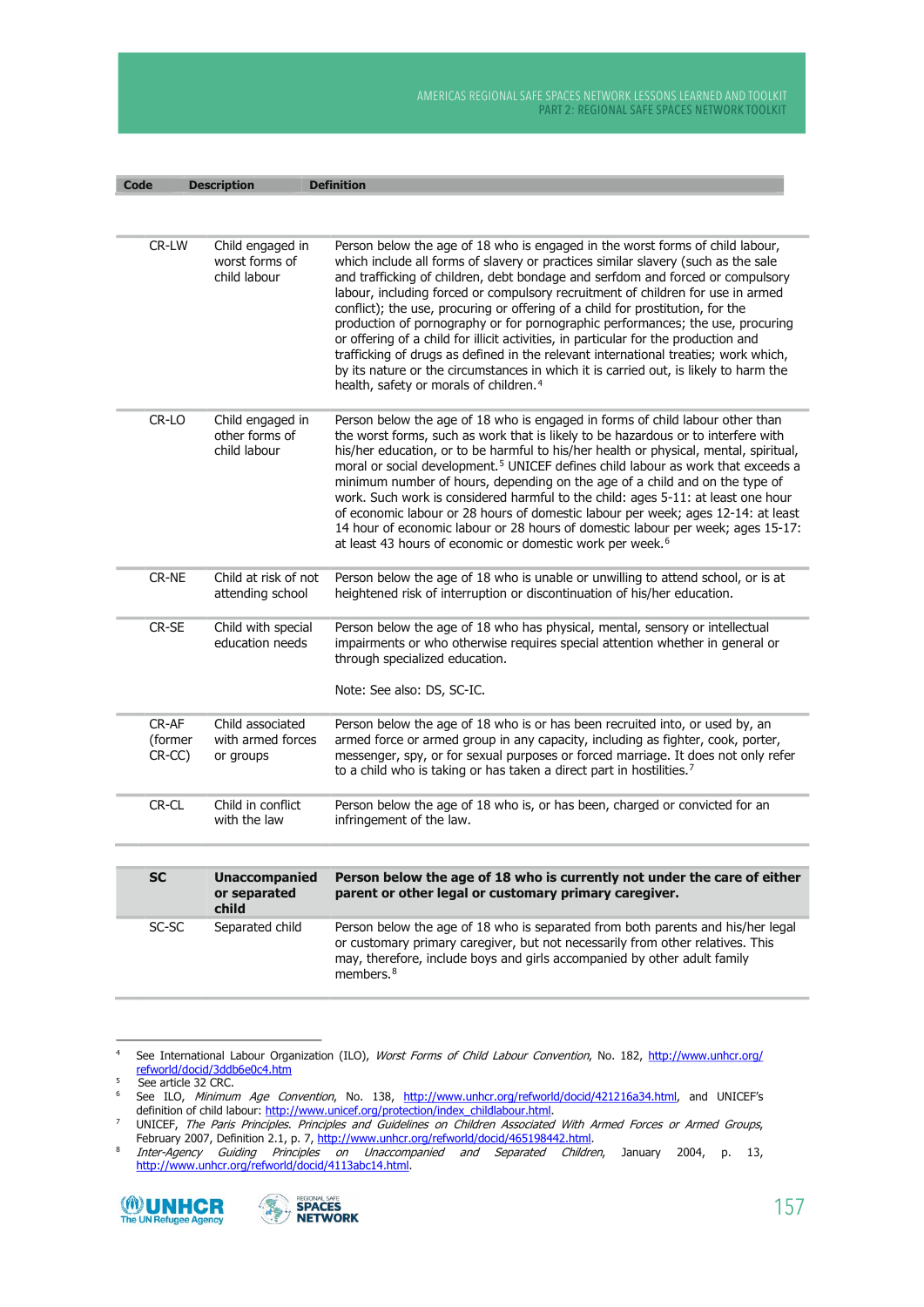| Code |                            | <b>Description</b>                    | <b>Definition</b>                                                                                                                                                                                                                                                                                                                                                                                                                                                                                                                                                                                                                                                                                                                                                                                                                                                                                                                                                                                                                                                                                                                                                                                                                                                               |
|------|----------------------------|---------------------------------------|---------------------------------------------------------------------------------------------------------------------------------------------------------------------------------------------------------------------------------------------------------------------------------------------------------------------------------------------------------------------------------------------------------------------------------------------------------------------------------------------------------------------------------------------------------------------------------------------------------------------------------------------------------------------------------------------------------------------------------------------------------------------------------------------------------------------------------------------------------------------------------------------------------------------------------------------------------------------------------------------------------------------------------------------------------------------------------------------------------------------------------------------------------------------------------------------------------------------------------------------------------------------------------|
|      |                            |                                       |                                                                                                                                                                                                                                                                                                                                                                                                                                                                                                                                                                                                                                                                                                                                                                                                                                                                                                                                                                                                                                                                                                                                                                                                                                                                                 |
|      | SC-UC<br>(former<br>SC-UM) | Unaccompanied<br>child                | Person below the age of 18 who has been separated from both parents and other<br>relatives and is not being cared for by an adult who, by law or custom, is<br>responsible for doing so. 9                                                                                                                                                                                                                                                                                                                                                                                                                                                                                                                                                                                                                                                                                                                                                                                                                                                                                                                                                                                                                                                                                      |
|      | SC-CH                      | Child-headed<br>household             | A household headed by a person below the age of 18 who is left without any<br>adult to care for him/her (i.e. an unaccompanied child) and therefore assumes<br>responsibility of a head of household <sup>10</sup>                                                                                                                                                                                                                                                                                                                                                                                                                                                                                                                                                                                                                                                                                                                                                                                                                                                                                                                                                                                                                                                              |
|      | SC-IC<br>(former<br>SC-UC) | Child in<br>institutional care        | Person below the age of 18 who has been placed under institutional care, such as<br>care often operated by a religious institution, governmental body, non-<br>governmental organization or specialized agency to meet the basic needs of the<br>child. These children may have been orphaned, unaccompanied, separated, from<br>destitute families, abused or abandoned. Institutional care should be viewed as a<br>last resort.                                                                                                                                                                                                                                                                                                                                                                                                                                                                                                                                                                                                                                                                                                                                                                                                                                              |
|      | SC-FC<br>(former<br>SC-UF) | Child in foster<br>care               | Person below the age of 18 who is cared for in a household outside his/her<br>family. Foster care is usually understood to be a temporary arrangement and in<br>most cases, the birth parents retain their parental rights and responsibilities.<br>Foster care includes a variety of arrangements as follows:<br>- traditional or informal foster care, where the child is taken into the care of a<br>family or other household that may or may not be related to the child's family. No<br>third party is involved in these arrangements, although they may be endorsed or<br>supported by the local community and involve clear obligations and entitlements;<br>- spontaneous foster care, where a family or other household takes into its care a<br>child without any prior arrangement. This is a frequent occurrence during<br>emergencies and may involve families from a different community in the case of<br>refugee children;<br>- arranged foster care, where a child is taken into the care of a family as part of<br>an arrangement made by a third party, usually an agency involved in social<br>welfare such as a government department, a religious organization, a national or<br>international non-governmental organization, or in certain cases UNHCR. |
|      | <b>WR</b>                  | <b>Woman at</b><br>risk <sup>11</sup> | Woman of 18 years old or above, who is at risk because of her gender,<br>such as single mothers or caregivers, single women, widows, older<br>women, women with disabilities and survivors of violence.                                                                                                                                                                                                                                                                                                                                                                                                                                                                                                                                                                                                                                                                                                                                                                                                                                                                                                                                                                                                                                                                         |
|      |                            |                                       | Note: For girls under the age of 18, use a code from the CR ("Child at<br>risk") or SC ("Unaccompanied or separated child") categories instead<br>wherever appropriate.<br>Note: This code should be used in conjunction with other specific codes.                                                                                                                                                                                                                                                                                                                                                                                                                                                                                                                                                                                                                                                                                                                                                                                                                                                                                                                                                                                                                             |
|      |                            |                                       |                                                                                                                                                                                                                                                                                                                                                                                                                                                                                                                                                                                                                                                                                                                                                                                                                                                                                                                                                                                                                                                                                                                                                                                                                                                                                 |
|      | WR-WR                      | Woman at risk                         | Woman of 18 years old or above, who is at risk because of her gender, such as<br>single mothers or caregivers, single women, widows, older women, women with<br>disabilities and survivors of violence.                                                                                                                                                                                                                                                                                                                                                                                                                                                                                                                                                                                                                                                                                                                                                                                                                                                                                                                                                                                                                                                                         |
|      |                            |                                       | This category takes into consideration the presence and severity of a range of risk<br>factors. These factors in the wider protection environment can result from<br>security problems threatening or exposing women to sexual and gender-based<br>violence (SGBV) or other forms of violence; problems accessing and enjoying<br>assistance and services; the position of women in society leading to inequalities;<br>legal systems and protection mechanisms that do not adequately respect protect<br>and fulfil women's rights; and the absence of solutions.                                                                                                                                                                                                                                                                                                                                                                                                                                                                                                                                                                                                                                                                                                              |
|      |                            |                                       | Individual risk factors which threaten the rights of women can result from civil                                                                                                                                                                                                                                                                                                                                                                                                                                                                                                                                                                                                                                                                                                                                                                                                                                                                                                                                                                                                                                                                                                                                                                                                |

 $\overline{9}$ Idem.

<sup>10</sup> *Idem,* p.50.<br><sup>10</sup> *Idem,* p.50.<br><sup>11</sup> See ExCom, *Conclusion on Women and Girls at Risk*, 6 October 2006, No. 105 (LVII) – 2006,<br>http://www.unhcr.org/refworld/docid/45339d922.html. 158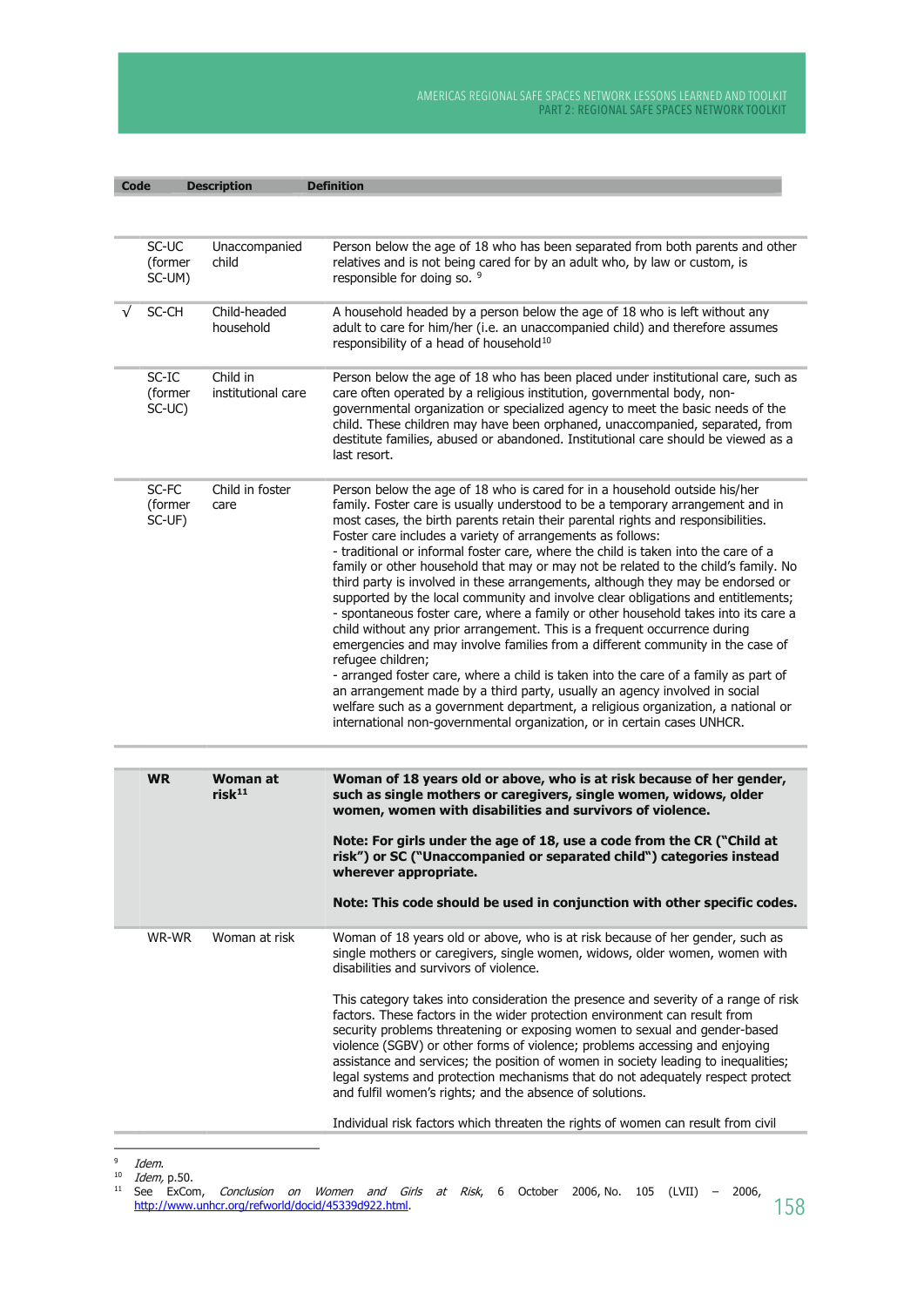| <b>Code</b> |                                    | <b>Description</b>                         | <b>Definition</b>                                                                                                                                                                                                                                                                                                                                                                                                  |
|-------------|------------------------------------|--------------------------------------------|--------------------------------------------------------------------------------------------------------------------------------------------------------------------------------------------------------------------------------------------------------------------------------------------------------------------------------------------------------------------------------------------------------------------|
|             |                                    |                                            |                                                                                                                                                                                                                                                                                                                                                                                                                    |
|             |                                    |                                            | status or situation in society; previous exposure or risk of exposure, to SGBV and<br>other forms of violence; and the need for specific health care or other support.                                                                                                                                                                                                                                             |
|             |                                    |                                            | Note: Use this code in conjunction with other specific needs categories, for<br>example with female single parent (SP-PT); Victim/ survivor of SGBV in country<br>of asylum (SV-VA) etc.                                                                                                                                                                                                                           |
|             | WR-SF<br>(former<br>WR-HR)         | Single woman at<br>risk                    | Woman, without partner, unmarried, widowed, divorced or separated, and<br>without children. Not all single women are at risk. This code should only be used<br>where her single status has a resulting protection concern.                                                                                                                                                                                         |
|             |                                    |                                            | Note: For a female single parent, use code SP-PT instead.                                                                                                                                                                                                                                                                                                                                                          |
|             | WR-LC<br>(former<br>PG-LC)         | Lactation                                  | Woman or girl who, during the period of lactation, needs to be enrolled in a<br>targeted supplementary feeding and nutrition programme, for medical or other<br>reasons.                                                                                                                                                                                                                                           |
|             | ER                                 | Older person at<br>risk                    | Person of 60 years old <sup>12</sup> or above, with specific need(s) in addition to<br>his/her age. This includes single older persons and older couples. They<br>may be the sole caregivers for others, suffer from health problems, have<br>difficulty adjusting to their new environment, and/or otherwise lack<br>psychological, physical, economic, social or other support from family<br>members or others. |
| √           | ER-NF<br>(former<br>ER-UR)         | Single older<br>person                     | Person of 60 years old or above, without any family members in the country of<br>asylum. The person may or may not receive some assistance from the<br>community.                                                                                                                                                                                                                                                  |
|             |                                    |                                            | Note: If the person cannot take care of him or herself, also record ER-FR.                                                                                                                                                                                                                                                                                                                                         |
|             | ER-MC<br>(former<br>ER-MC<br>& ER- | Older person with<br>children              | Person of 60 years old or above who is the sole caregiver of children (below the<br>age of 18), including his/her own children, grandchildren, other child relatives and<br>non-related children.                                                                                                                                                                                                                  |
|             | SC)                                |                                            | Note: See also SP-GP Single HR - grandparent.                                                                                                                                                                                                                                                                                                                                                                      |
|             | ER-FR                              | Older person<br>unable to care for<br>self | Person of 60 years old or above who is unable to care for him-/herself on a daily<br>basis. This includes older persons who are physically weak, easily disoriented,<br>without opportunity for economic or income-generating activities and who lacks<br>psychological, physical, economic, social or other support from family members or<br>others.                                                             |
|             |                                    |                                            | Note: See also the DS category.                                                                                                                                                                                                                                                                                                                                                                                    |
|             | <b>SP</b>                          | Single parent or                           | Single person of 18 years or above with one or more dependants,                                                                                                                                                                                                                                                                                                                                                    |
|             |                                    | caregiver                                  | including biological or non-biological children, or other dependants<br>(such as an older person). The single parent/caregiver is both the<br>primary income earner and/or caregiver.                                                                                                                                                                                                                              |
|             |                                    |                                            | Note: In case of a single child parent household, use CR-CH instead.                                                                                                                                                                                                                                                                                                                                               |
|             | SP-PT                              | Single $HR -$<br>parent                    | Single parent (male or female) household, with one or more biological children<br>who are all under the age of 18.                                                                                                                                                                                                                                                                                                 |

 $12$  The UN-agreed cut-off is 60 years to refer to older persons, but exceptions can be made to the age requirement depending on the physical state of the individual. See, for example, World Health Organization, *Definition of an older or elderly person*, http://www.who.int/healthinfo/survey/ageingdefnolder/en/.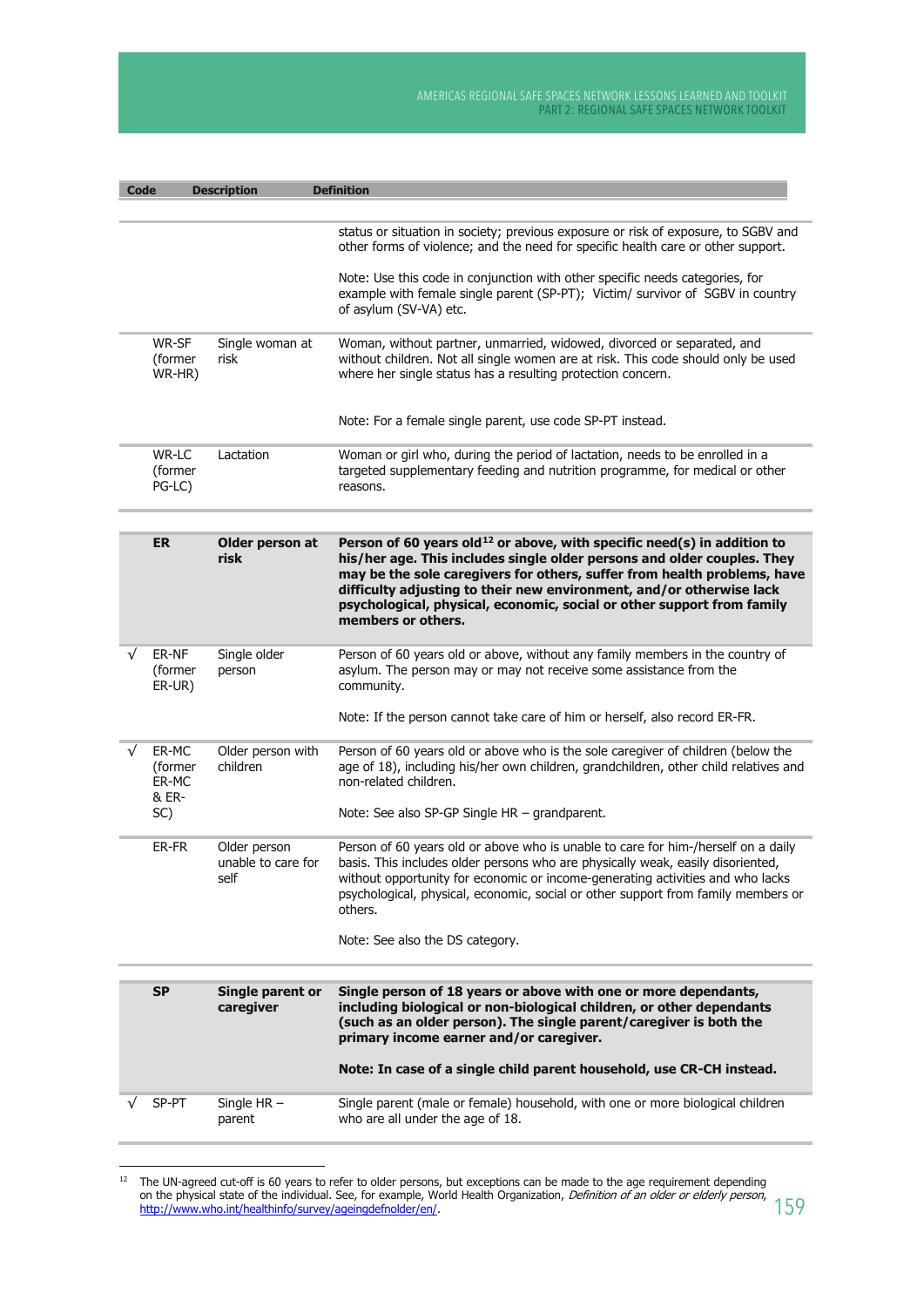| <b>Code</b> |           | <b>Description</b>                               | <b>Definition</b>                                                                                                                                                                                                                                                                                                       |
|-------------|-----------|--------------------------------------------------|-------------------------------------------------------------------------------------------------------------------------------------------------------------------------------------------------------------------------------------------------------------------------------------------------------------------------|
|             |           |                                                  |                                                                                                                                                                                                                                                                                                                         |
|             | $SP-GP$   | Single $HR -$<br>grandparent                     | Single grandparent (grandmother or grandfather) household, with one or more<br>grandchildren who are all under the age of 18.                                                                                                                                                                                           |
|             |           |                                                  | Note: In case of an older person, use ER-MC instead.                                                                                                                                                                                                                                                                    |
|             | SP-CG     | Single $HR -$<br>caregiver                       | Single caregiver (male or female) household, with one or more dependants other<br>than biological children. These could be non-biological children, siblings or older<br>parents requiring protection and care.                                                                                                         |
|             |           |                                                  |                                                                                                                                                                                                                                                                                                                         |
|             | <b>DS</b> | <b>Disability</b>                                | Physical, mental, intellectual or sensory impairments from birth, or<br>resulting from illness, infection, injury, trauma or old age. These may<br>hinder full and effective participation in society on an equal basis with<br>others.                                                                                 |
|             |           |                                                  | Note: Assessment of the patient to define whether the condition is<br>moderate or severe would require a specialist/ qualified personnel.                                                                                                                                                                               |
| √           | DS-BD     | Visual impairment<br>(including<br>blindness)    | Person who has a visual limitation from birth or resulting from illness, infection,<br>injury or old age, which impacts daily life, may restrict independent movement, or<br>require on-going treatment, special education or regular monitoring.                                                                       |
|             | DS-DF     | Hearing<br>impairment<br>(including<br>deafness) | Person who has a hearing limitation from birth or resulting from illness, infection,<br>injury or old age, which impacts daily life, and may require regular treatment,<br>special education, monitoring or maintenance of artificial hearing device. The<br>person may be able to communicate through sign language.   |
|             | DS-PM     | Physical disability<br>- moderate                | Person who has a physical impairment from birth or resulting from illness, injury,<br>trauma or old age, which does not significantly limit the ability to function<br>independently. This category may include mine victims and persons who lost<br>fingers or limbs, which may be corrected with a prosthetic device. |
|             |           |                                                  | Note: See also the SM-MI code.                                                                                                                                                                                                                                                                                          |
|             | DS-PS     | Physical disability<br>- severe                  | Person who has a physical impairment from birth or resulting from illness, injury,<br>trauma or old age, which severely restricts movement, significantly limits the<br>ability to function independently or pursue an occupation, and/or requires<br>assistance from a caregiver.                                      |
|             |           |                                                  | Note: See also the SM-MI code.                                                                                                                                                                                                                                                                                          |
|             | DS-MM     | Mental disability -<br>moderate                  | Person who has a mental or intellectual impairment from birth or resulting from<br>illness, injury, trauma or old age, which does not significantly limit the ability to<br>function independently and interact, but may require special education, some<br>monitoring and modest medication.                           |
|             |           |                                                  | Note: See also code SM-MI.                                                                                                                                                                                                                                                                                              |
|             | DS-MS     | Mental disability -<br>severe                    | Person who has a mental or intellectual impairment from birth or resulting from<br>illness, injury, trauma or old age, which significantly limits the ability to function<br>independently or to pursue an occupation. It requires assistance from a caregiver,<br>and may require medication and/or medical treatment. |
|             | DS-SD     | Speech<br>impairment/disabil<br>ity              | Person who is unable to speak clearly from birth or resulting from illness, injury,<br>trauma or old age, which restricts or limits the ability to function independently,<br>and may require speech therapy or medical intervention. The person may be able<br>to communicate through sign language.                   |



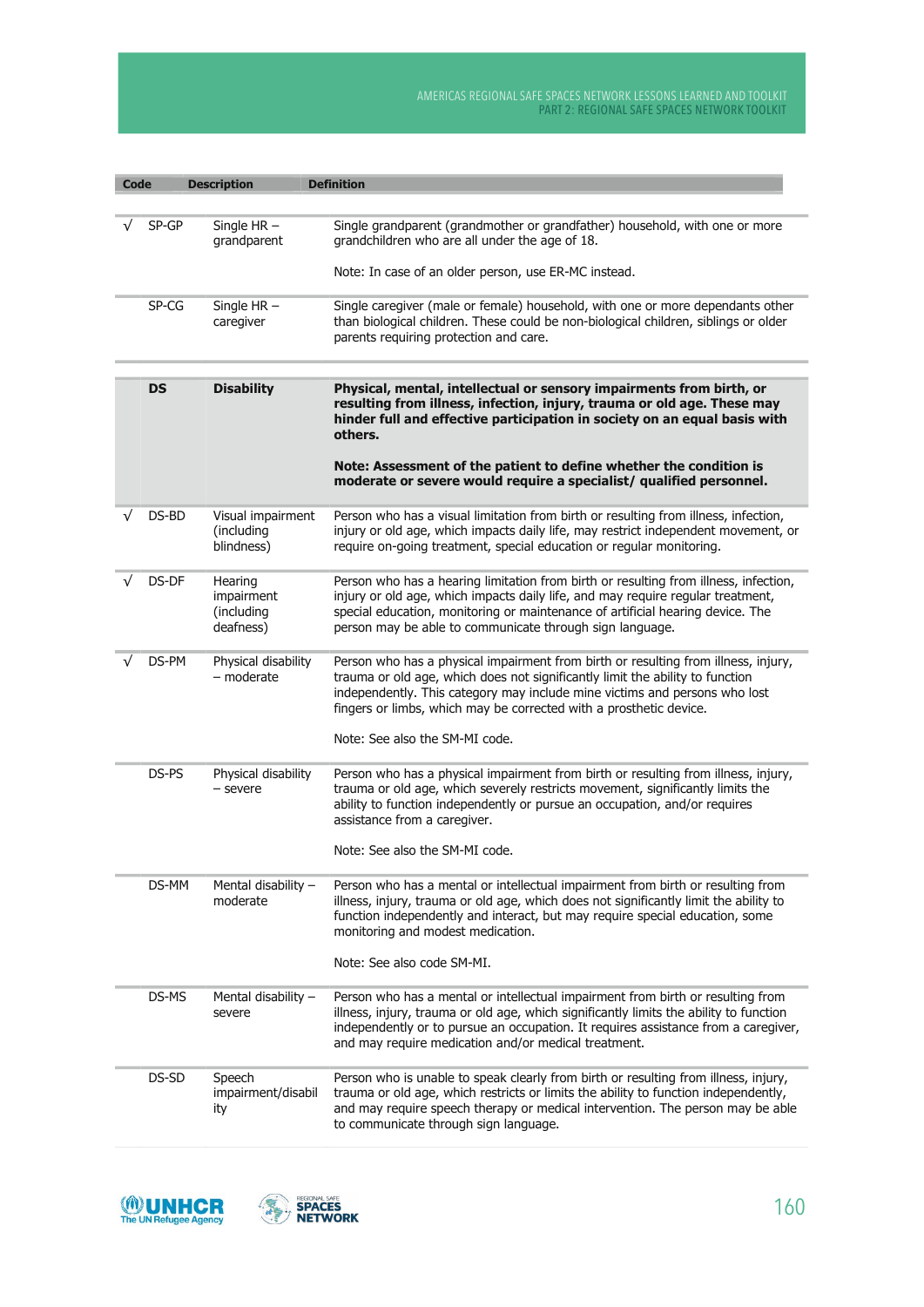| <b>Code</b>                | <b>Description</b>                  | <b>Definition</b>                                                                                                                                                                                                                                                                                                                                                                                                                                                                                                                                                |
|----------------------------|-------------------------------------|------------------------------------------------------------------------------------------------------------------------------------------------------------------------------------------------------------------------------------------------------------------------------------------------------------------------------------------------------------------------------------------------------------------------------------------------------------------------------------------------------------------------------------------------------------------|
|                            |                                     |                                                                                                                                                                                                                                                                                                                                                                                                                                                                                                                                                                  |
| <b>SM</b>                  | <b>Serious medical</b><br>condition | Serious medical condition that requires assistance, in terms of<br>treatment or provision of nutritional and non-food items, in the country<br>of asylum.<br>Note: Exercise discretion and respect for confidentiality. In case of<br>disability, use the above-mentioned DS codes ("disability"), as<br>appropriate.<br>Note: Assessment of the patient to define whether the condition is                                                                                                                                                                      |
|                            |                                     | moderate or severe would require a specialist/ qualified personnel.                                                                                                                                                                                                                                                                                                                                                                                                                                                                                              |
| SM-MI                      | Mental illness                      | Person who has a mental or psychological condition which impacts on daily<br>functioning. This includes both persons formally diagnosed and persons suspected<br>of having a mental illness. Characteristics of this category include obviously<br>confused thinking; disorientation in time, place or person; marked inattention;<br>obvious loss of contact with reality; clearly peculiar behaviour and severe<br>withdrawal, anxiety, or depression such that daily functioning is affected. Mental<br>illness also includes risk of harm to self or others. |
|                            |                                     | Note: A mental impairment is defined as "disability", when it is long-term and<br>may hinder full and effective participation in society on an equal basis with<br>others. When this is the case, the relevant disability codes (DS-MM and DS-MS)<br>may also apply.                                                                                                                                                                                                                                                                                             |
| SM-MN                      | Malnutrition                        | Person who is either moderately or severely suffering from acute malnutrition as<br>measured by "weight-for-height criteria", "mid-upper-arm circumference" (MUAC)<br>or other recognized anthropometric (=body mass) measurements, and would<br>benefit from supplementary (or therapeutic) feeding and nutrition programme <sup>13</sup> .                                                                                                                                                                                                                     |
| SM-DP<br>(former<br>PG-HR) | <b>Difficult</b><br>pregnancy       | Woman or girl who is diagnosed with a difficult pregnancy, which requires<br>increased medical attention and additional assistance (such as supplementary<br>feeding and nutrition programmes or special travel arrangements). This includes<br>women pregnant as a result of rape, pregnant women without partner or a<br>support network, pregnant women with HIV/AIDS, and malnourished pregnant<br>women.                                                                                                                                                    |
| SM-CI                      | Chronic illness                     | Person who has a medical condition which requires long-term treatment and<br>medication under the supervision of a physician. Such conditions include diabetes,<br>respiratory illness, cancer, tuberculosis, HIV/AIDS and heart disease.<br>Note: The specific condition or illness should not be recorded. In particular, note<br>that a person living with HIV or AIDS should be assigned this code, but it should<br>NOT be recorded that he/she has HIV or AIDS.                                                                                            |
| SM-CC                      | Critical medical<br>condition       | Person who has a life-threatening medical condition which requires immediate,<br>life-saving intervention or treatment.                                                                                                                                                                                                                                                                                                                                                                                                                                          |
| SM-OT                      | Other medical<br>condition          | Person who has a medical condition not otherwise mentioned, which has a<br>serious impact on the ability to function independently. The condition requires<br>caregiver support, but may not require hospitalization or continuous medical care.                                                                                                                                                                                                                                                                                                                 |
| SM-AD                      | Addiction                           | Person who has an alcohol, drugs or any other substance addiction that hinders,<br>restricts or impacts his/her daily functioning. This may result in violent behaviour<br>towards family members and/or inability to support family.                                                                                                                                                                                                                                                                                                                            |

<sup>13</sup> See further: UNHCR, *Handbook for Emergencies*, Third edition, February 2007, Chapter 16, http://www.unhcr.org/refworld/docid/46a9e29a2.html.



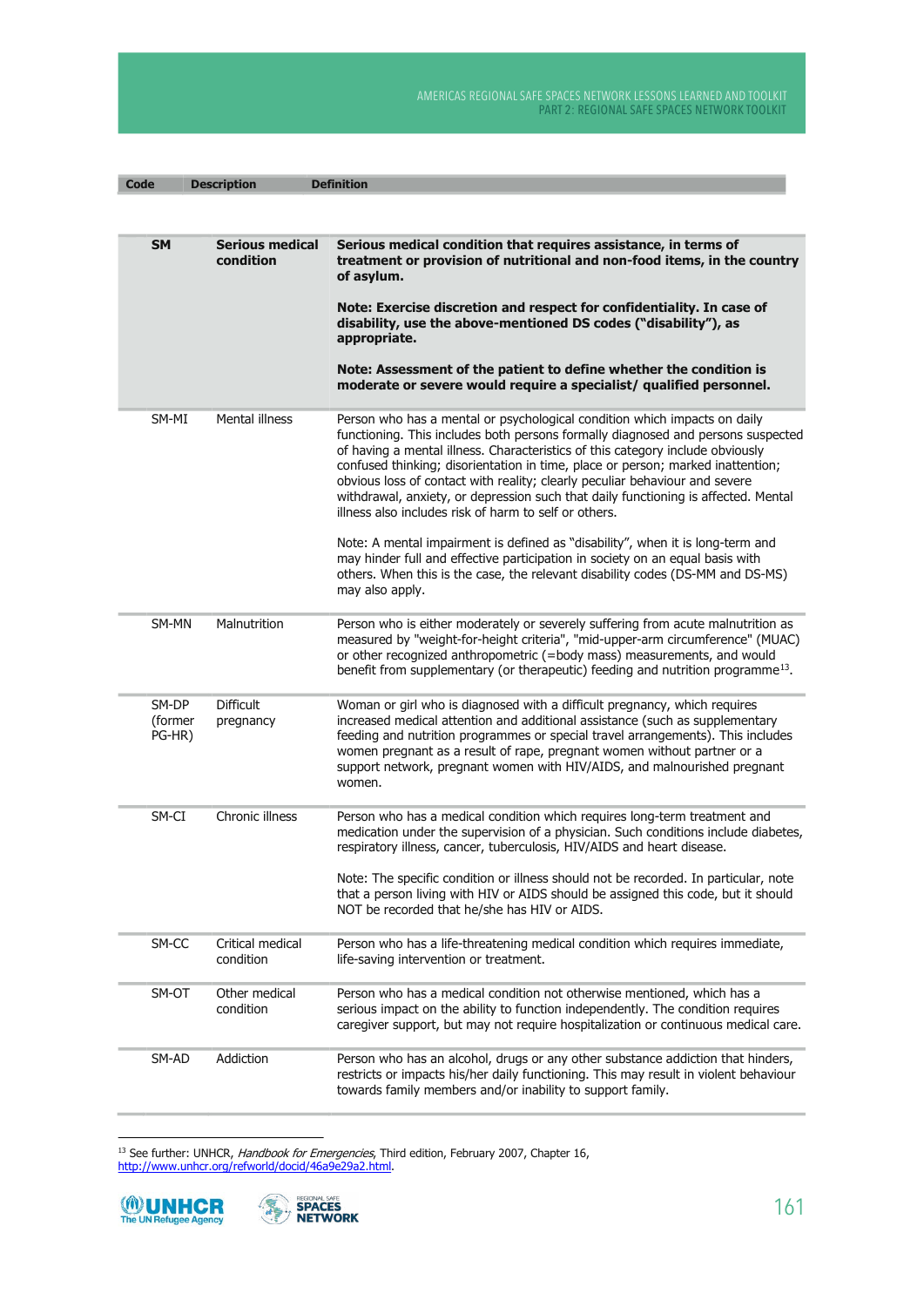| <b>Code</b>                         | <b>Description</b>                                           | <b>Definition</b>                                                                                                                                                                                                                                                                                                                                                                                                                                                                                                                                                                                                         |
|-------------------------------------|--------------------------------------------------------------|---------------------------------------------------------------------------------------------------------------------------------------------------------------------------------------------------------------------------------------------------------------------------------------------------------------------------------------------------------------------------------------------------------------------------------------------------------------------------------------------------------------------------------------------------------------------------------------------------------------------------|
|                                     |                                                              |                                                                                                                                                                                                                                                                                                                                                                                                                                                                                                                                                                                                                           |
| <b>FU</b>                           | <b>Family unity</b>                                          | The right to family unity is inherent to the universal recognition of the<br>family as the fundamental group unit of society and as a fundamental<br>principle of refugee protection. The right to family unity may,<br>depending on the circumstances, be infringed on when action is taken<br>to separate an existing family unit, or when family members who<br>already have been separated are not able or permitted to reunite.                                                                                                                                                                                      |
| <b>FU-TR</b><br>(former<br>$LP-TC$  | Tracing required                                             | Person who needs to trace the whereabouts of family members or legal or<br>customary caregivers, whose whereabouts are unknown but who are possibly in a<br>particular location or in contact with an international agency (e.g. UNHCR or<br>ICRC). The objective of tracing is family reunification, and is especially important<br>if it involves children.<br>Note: See also FU-FR, SC, ER                                                                                                                                                                                                                             |
| <b>FU-FR</b><br>(former<br>$LP-FR)$ | Family<br>reunification<br>required                          | Person of any age, male and female, who has family members known to be<br>elsewhere in the country of asylum, in the country of origin or in a third country<br>and with whom they need and want to be reunited in order to establish or re-<br>establish long-term care. Normally, family reunification is required for members of<br>the nuclear family such as spouse and children, or, where the applicant is a child,<br>the parent(s). Family reunification may also be required for other family members<br>where there is a significant social, emotional or economic dependency.<br>Note: See also FU-FR, SC, ER |
| LP                                  | <b>Specific legal</b><br>and physical<br>protection<br>needs | Person with legal protection needs because of a threat to life, freedom<br>or physical safety.                                                                                                                                                                                                                                                                                                                                                                                                                                                                                                                            |
| LP-ND                               | No legal<br>documentation                                    | Person without legal documentation.                                                                                                                                                                                                                                                                                                                                                                                                                                                                                                                                                                                       |
| LP-BN                               | Unmet basic<br>needs                                         | Person who is unable to achieve, in spite of existing livelihood opportunities<br>(whether formal or informal), a minimum standard of living, including access to<br>food, clothing, sanitary material, housing/shelter, water, sanitation, and medical<br>care. $14$                                                                                                                                                                                                                                                                                                                                                     |
| LP-NA                               | No acces to<br>services                                      | Person who is deprived of access to services, such as assistance distribution,<br>health care, or legal services, which is otherwise available to the community<br>and/or persons of concern.<br>Note:<br>This may be a consequence of other specific legal and physical protection needs<br>such as marginalization from society or community (LP-MS); no legal<br>documentation (LP-ND), unmet basic needs (LP-BN) etc. Use this code in<br>conjunction with the other codes as appropriate.                                                                                                                            |
| LP-MM                               | Mixed marriage                                               | Person who is married to a spouse of a different race, ethnicity, nationality or<br>religion which exposes the family to physical risk or marginalization within their<br>community in the country of asylum (camp or accommodation) and gives limited<br>options for a durable solution (voluntary repatriation or local integration) in view<br>of local political and social conditions <sup>15</sup> .                                                                                                                                                                                                                |

 $14\,$ See further: UNHCR, *Handbook for Emergencies*, Third edition, February 2007, Section III, http://www.unhcr.org/refworld/docid/46a9e29a2.html; Sphere Project, *Sphere Handbook: Humanitarian Charter and* Minimum Standards i

<sup>15</sup> See further UNHCR, UNHCR, Guidelines on International Protection No. 6: Religion-Based Refugee Claims under Article<br>14(2) of the 1951 Convention and/or the 1967 Protocol relating to the Status of Refugees, 28 April 2004 http://www.un.org/Overview/rights.html#a16.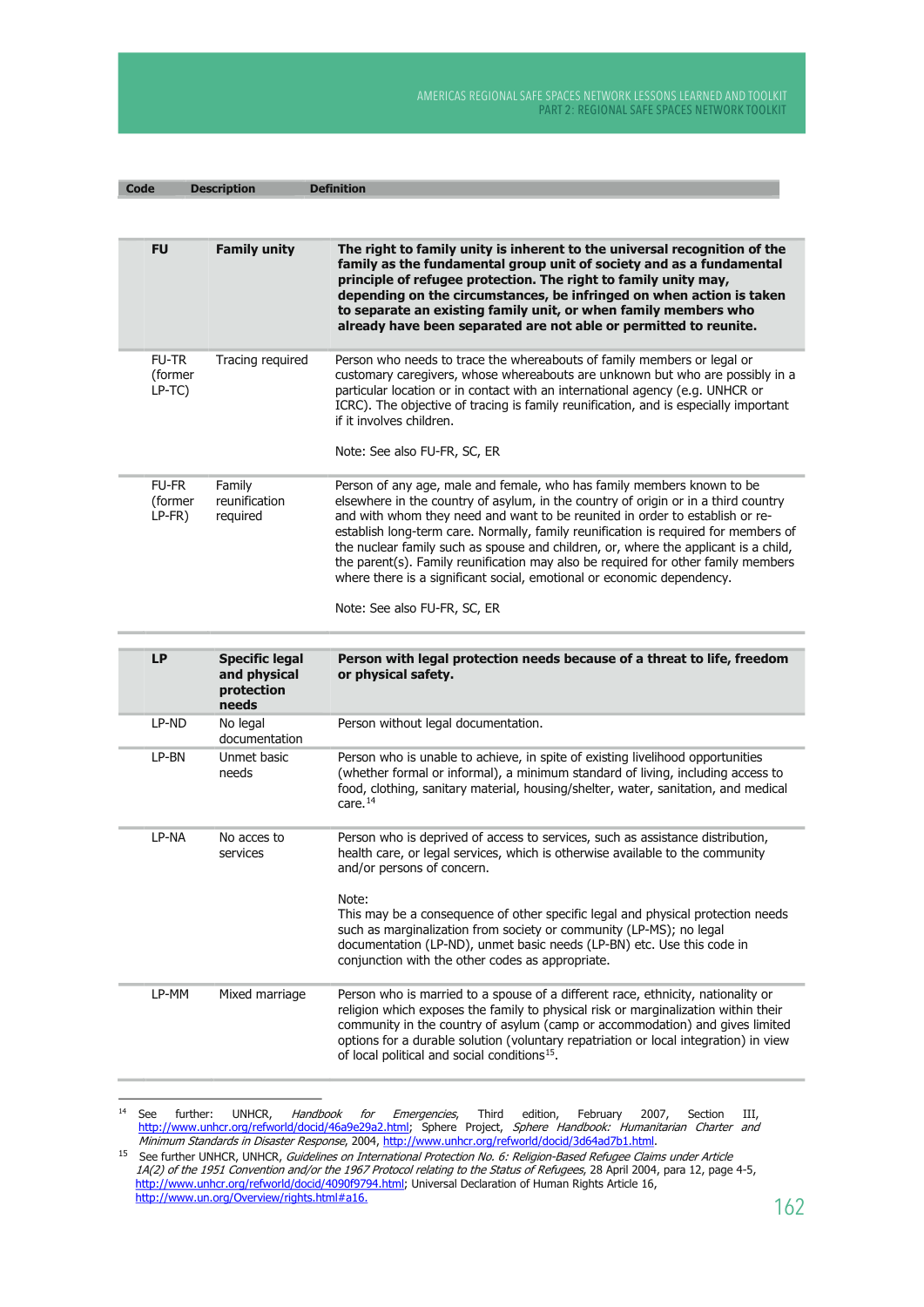| <b>Code</b>                           | <b>Description</b>                    | <b>Definition</b>                                                                                                                                                                                                                                                                                                                                                                                                                                                                                                                                                                                                                                                                                                                                                                   |
|---------------------------------------|---------------------------------------|-------------------------------------------------------------------------------------------------------------------------------------------------------------------------------------------------------------------------------------------------------------------------------------------------------------------------------------------------------------------------------------------------------------------------------------------------------------------------------------------------------------------------------------------------------------------------------------------------------------------------------------------------------------------------------------------------------------------------------------------------------------------------------------|
|                                       |                                       |                                                                                                                                                                                                                                                                                                                                                                                                                                                                                                                                                                                                                                                                                                                                                                                     |
| LP-MD                                 | Multiple<br>displacements             | Person who has been repeatedly displaced due to compelling external<br>circumstances, either in the country of origin, a transitory country or in the<br>country of asylum.                                                                                                                                                                                                                                                                                                                                                                                                                                                                                                                                                                                                         |
| LP-RR<br>(former<br>$LP-TR)$          | At risk of<br>refoulement             | Person who is at risk of being returned to the frontiers of territories where<br>his/her life or freedom would be threatened, or where he/she is at risk of<br>persecution for one of more grounds of the 1951 Refugee Convention, including<br>interception, rejection at the frontier or indirect refoulement. Exceptionally, the<br>principle of non-refoulement does not apply to a person when there are<br>reasonable grounds for regarding him/her as a danger to the security and public<br>safety of the country of asylum. This exception must, however, be interpreted<br>very restrictively, subject to due process safeguards, and as a measure of last<br>resort. In cases of risk of torture, no exceptions are permitted to the prohibition<br>against refoulement. |
| LP-RD<br>(former<br>LP-TD)            | At risk of removal                    | Person who is at risk of any form of removal other than refoulement, including<br>deportation or expulsion by the government of a country of asylum to his/her<br>country of origin or a third country.                                                                                                                                                                                                                                                                                                                                                                                                                                                                                                                                                                             |
|                                       |                                       | Note: In some cases, these persons are identified by the government of the<br>country of asylum, and UNHCR is informed of pending removal. <sup>16</sup>                                                                                                                                                                                                                                                                                                                                                                                                                                                                                                                                                                                                                            |
|                                       |                                       | If amounting to <i>refoulement</i> , LP-RR should be used.                                                                                                                                                                                                                                                                                                                                                                                                                                                                                                                                                                                                                                                                                                                          |
| LP-DA<br>(former<br>LP-DN &<br>LP-DP) | Detained/held in<br>country of asylum | Person who is, or has been, detained, imprisoned or otherwise in captivity or<br>solitary confinement in the country of asylum, including a person who is or has<br>been denied freedom of movement.                                                                                                                                                                                                                                                                                                                                                                                                                                                                                                                                                                                |
|                                       |                                       | Note: Specify the charges and location of detention in the comment box, if<br>applicable. To determine, if this is at present or in the past, use 'from' - 'to'<br>fields, if feasible.                                                                                                                                                                                                                                                                                                                                                                                                                                                                                                                                                                                             |
|                                       |                                       | If the detention is related to a conviction, use LP-CR instead.                                                                                                                                                                                                                                                                                                                                                                                                                                                                                                                                                                                                                                                                                                                     |
| LP-DO                                 | Detained/held in<br>country of origin | Person who has been detained, imprisoned or otherwise in captivity or solitary<br>confinement in the country of origin, including a person who is or has been<br>denied freedom of movement. This also includes persons who have been<br>detained informally by family or community members under the pretext of their<br>own protection.                                                                                                                                                                                                                                                                                                                                                                                                                                           |
|                                       |                                       | Note: For formal detention, specify the charges and location of detention in the<br>comment box, if applicable. To determine, when this happened, use 'from' - 'to'<br>fields, if feasible.                                                                                                                                                                                                                                                                                                                                                                                                                                                                                                                                                                                         |
|                                       |                                       | If the detention is related to a conviction, use LP-CR instead.                                                                                                                                                                                                                                                                                                                                                                                                                                                                                                                                                                                                                                                                                                                     |
| LP-DT                                 | Detained/held<br>elsewhere            | Person who has been previously detained in a country other than the country of<br>asylum or origin.                                                                                                                                                                                                                                                                                                                                                                                                                                                                                                                                                                                                                                                                                 |
|                                       |                                       | Note: Specify the charges and detention details in the comment box.                                                                                                                                                                                                                                                                                                                                                                                                                                                                                                                                                                                                                                                                                                                 |
|                                       |                                       | If detention is related to a conviction, use LP-CR instead.                                                                                                                                                                                                                                                                                                                                                                                                                                                                                                                                                                                                                                                                                                                         |
| LP-IH                                 | In hiding                             | Person who is in hiding because he/she fears being identified or found.                                                                                                                                                                                                                                                                                                                                                                                                                                                                                                                                                                                                                                                                                                             |
|                                       |                                       | Note: When hiding is related to e.g. draft evasion, threat of honour crimes,<br>forced marriage or other protection risks, in addition, use the relevant specific<br>needs code.                                                                                                                                                                                                                                                                                                                                                                                                                                                                                                                                                                                                    |

<sup>16</sup> See further Article 32 of the 1951 Convention relating to the Status of Refugees ("1951 Refugee Convention") on the expulsion of refugees lawfully in the country of asylum. See: http://www.unhcr.org/refworld/docid/3be01b964.html.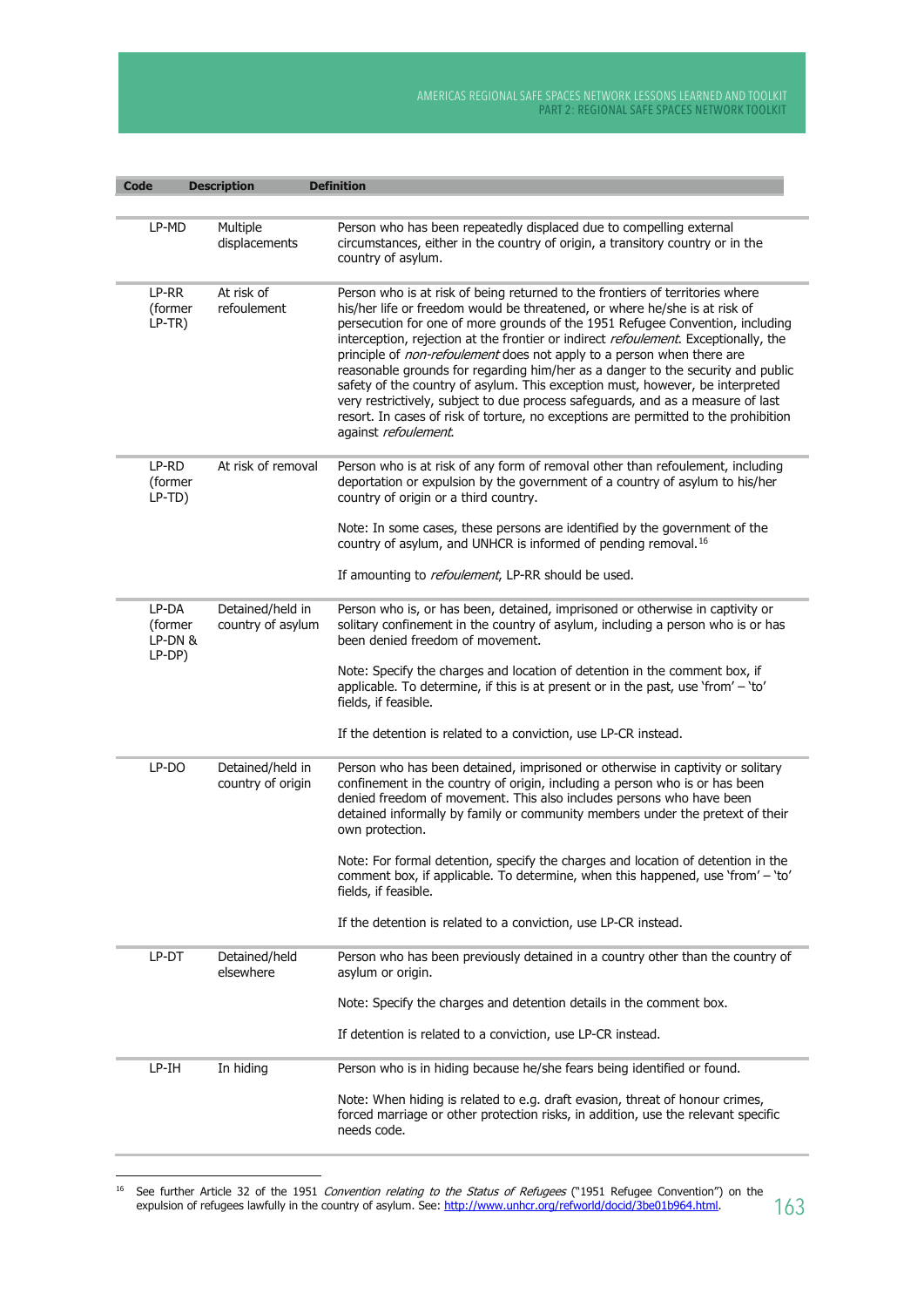| <b>Code</b>                | <b>Description</b>                                       | <b>Definition</b>                                                                                                                                                                                                                                                                                                                                                                                                                                                                                                                                                                                                                                                                     |
|----------------------------|----------------------------------------------------------|---------------------------------------------------------------------------------------------------------------------------------------------------------------------------------------------------------------------------------------------------------------------------------------------------------------------------------------------------------------------------------------------------------------------------------------------------------------------------------------------------------------------------------------------------------------------------------------------------------------------------------------------------------------------------------------|
|                            |                                                          |                                                                                                                                                                                                                                                                                                                                                                                                                                                                                                                                                                                                                                                                                       |
| LP-WP                      | Absence of<br>witness protection                         | Person who is, or has been, a witness in legal proceedings and whose physical<br>security and integrity is threatened due to a lack of effective witness protection.                                                                                                                                                                                                                                                                                                                                                                                                                                                                                                                  |
| LP-AN                      | Violence, abuse or<br>neglect                            | Person of any age, who is at risk of physical and/or psychological violence,<br>abuse, neglect or exploitation. The perpetrator may be any person, group or<br>institution, including both state and non-state actors.<br>Note: In cases of sexual or gender-based violence, use SV codes.                                                                                                                                                                                                                                                                                                                                                                                            |
| LP-RP<br>(former<br>LP-UP) | At risk due to<br>profile                                | Person who is at risk of serious harm because of his/her profile in society. This<br>may include prominent and/or vocal former government members, members of<br>the political opposition, religious minorities, and members of civil society<br>including human rights activists and business leaders. Due to their activities or<br>public pronouncements in the country of origin or country of asylum which are<br>controversial or encounter strong opposition, they are exposed to risks relating to<br>their physical security and integrity. This may be evidenced by current or past<br>detention, violence, or credible verbal or written threats to their physical safety. |
| LP-MS<br>(former<br>LP-ES) | Marginalized from<br>society or<br>community             | Person who, due to his/her age, personal history, ethnicity, religion, nationality,<br>social group, caste, illness, disability, gender, sexual orientation or other factors,<br>is marginalized or exposed to discrimination, harassment, vilification, exclusion<br>from participation and/or physical abuse by his/her society. Such marginalization<br>or discrimination may be the result of prejudices, homophobia, xenophobia or<br>other forms of intolerance.                                                                                                                                                                                                                |
| LP-LS                      | Lack of durable<br>solutions<br>prospects                | Person who lacks any prospects of local integration, voluntary repatriation and<br>resettlement in the foreseeable future. Such person can not be expected to<br>return to his/her country of origin within the foreseeable future, is not able to<br>achieve minimal self-reliance and may require prolonged and individual<br>assistance, and for whom resettlement has been pursued and has proven<br>unobtainable.                                                                                                                                                                                                                                                                |
| LP-AP<br>(former<br>LP-VP) | Alleged<br>perpetrator                                   | Person who is alleged to directly have inflicted, supported or condoned violence<br>or other abuse against a person or a group of persons. Perpetrators are often in<br>a position of real or perceived power, decision-making and/or authority. This<br>category includes suspected and charged perpetrators.                                                                                                                                                                                                                                                                                                                                                                        |
|                            |                                                          | Note: The accused individual is innocent until proven guilty. The confidentiality of<br>the alleged perpetrator should be respected.                                                                                                                                                                                                                                                                                                                                                                                                                                                                                                                                                  |
| LP-CR                      | Criminal record                                          | Person who has been convicted of a crime in the country of origin or the country<br>of asylum.                                                                                                                                                                                                                                                                                                                                                                                                                                                                                                                                                                                        |
| LP-ST                      | Security threat to<br>UNHCR/partner<br>staff or others   | Person who has made threats or shown aggression towards UNHCR staff, staff of<br>partner organizations or others (including refugees). This person may appear<br>unstable and may also be a threat to him-/herself.                                                                                                                                                                                                                                                                                                                                                                                                                                                                   |
| LP-AF                      | Formerly<br>associated with<br>armed forces or<br>groups | Person of 18 years old or above who has been formerly associated with armed<br>forces or armed groups, and/or has directly or indirectly participated in any<br>hostilities. Such person may be at risk of (excessive) punishment for draft<br>evasion or desertion. Reintegration issues may be involved.                                                                                                                                                                                                                                                                                                                                                                            |
|                            |                                                          | Note: Persons falling under this category could be excludable from refugee status<br>for committing war crimes; crimes against peace or crime against humanity etc. <sup>17</sup>                                                                                                                                                                                                                                                                                                                                                                                                                                                                                                     |
|                            |                                                          | For persons below the age of 18, use CR-AF.                                                                                                                                                                                                                                                                                                                                                                                                                                                                                                                                                                                                                                           |

<sup>17</sup> See further the exclusion clauses in Article 1F of the 1951 Refugee Convention.